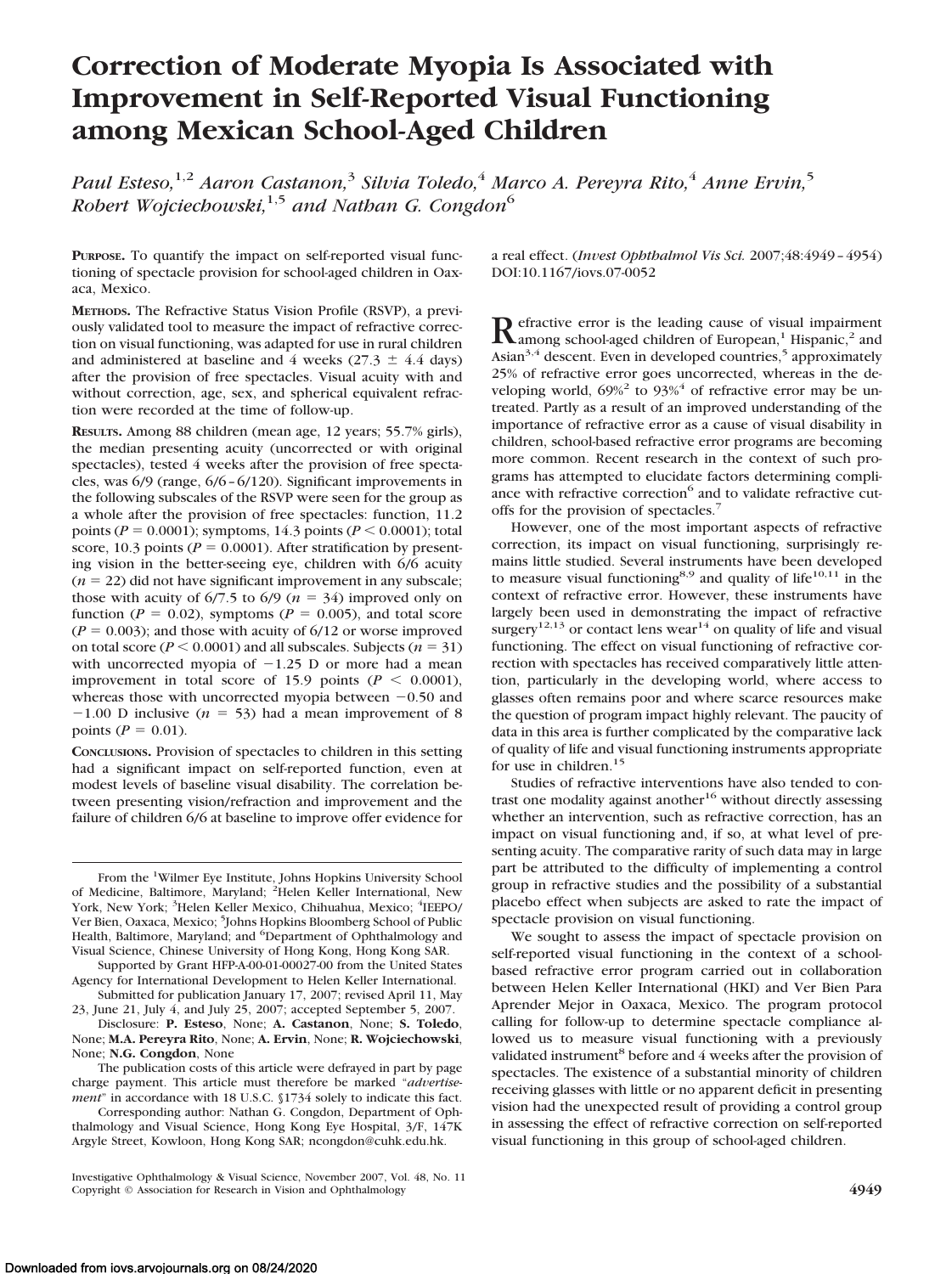

# **MATERIALS AND METHODS**

The state of Oaxaca is located on the southern Atlantic coast of Mexico. Its population is 3.4 million, and approximately 800,000 students are enrolled in 7860 primary and secondary schools. Oaxaca, with its 17 ethnic groups, is the most ethnically diverse state in Mexico.

### **Subjects**

Ver Bien Para Aprender Mejor (See Better to Learn Better), an educational organization in Mexico affiliated with the government, has collaborated since September 2001 with HKI in providing eyeglasses and comprehensive vision care for school children in Oaxaca. Subjects in the present study were all primary and secondary school students receiving vision screening and glasses between June and August 2005 through the Ver Bien/HKI program.

### **Examination**

The purpose and methods of the study, including the follow-up visit, were explained, and community consent was obtained from parents during meetings held in each village before data collection. This method of obtaining consent and all study procedures were approved by the Institutional Review Board of the Johns Hopkins University School of Medicine and the Oaxaca State Government. The study was carried out in compliance with the tenets of the Declaration of Helsinki.

Visual acuity with children wearing habitual refraction, if available (only two children wore spectacles), was measured in well-lit areas during daylight hours, at a distance of 6 m, separately for each eye of each child. A vision chart (Grafco Snellen Plastic chart; MedexSupply, Monsey, NY) with Snellen letters on a matte finish was used for all testing. The nontested eye was covered by the subject using a handheld occluder, with proper occlusion and neutral head position monitored by the examiner. The right eye was tested first. A single optotype of each size was presented, starting at 6/120. If a letter was failed,



testing began two lines above, and the child was asked to read all optotypes on the line sequentially. The child had to identify correctly more than half the letters on a given line (e.g., three out of five, four out of six) to be considered to have achieved that level of acuity.

Acuity was initially assessed by teachers after a half-day of training by program personnel and was recorded only as more than 6/12 or as 6/12 or worse. Children with acuity measuring 6/12 or worse in either eye were referred for further examination and refraction by a Ver Bien/HKI team consisting of an optometrist with extensive pediatric experience and a nonoptometric support staff. Acuity was first confirmed as 6/12 or worse by HKI/Ver Bien support staff, who had received 1 week of standardized training in acuity measurement (Fig. 1). The optometrist then performed noncycloplegic retinoscopy, with subjective refinement, separately in each eye for all referred children and prescribed spectacles to children with myopia more severe than  $-0.75$  D, hyperopia greater than  $0.50$  D, and astigmatism greater than 0.5 D. The support staff assembled and dispensed round "Harry Potter" glasses (to permit on-the-spot adjustment of the axis of astigmatism) to children requiring them and assisted in recording demographic information, spectacle power, and acuity with and without correction for each child. Consecutive children between the ages of 9 and 15 years provided spectacles by the Ver Bien/HKI program were selected for the study.

## **Measure of Self-Reported Visual Functioning**

The Refraction Status Vision Profile (RSVP)<sup>8</sup> was designed specifically to measure the impact of refractive error and its correction on visual functioning, as opposed to other instruments better suited to assess visual functioning changes associated with more severe central vision loss.<sup>17</sup> The instrument has been translated into and validated in Spanish by the MAPI Formulaire Institute and has undergone two forward translations and one backward translation.

The RSVP is described in detail elsewhere.<sup>8,9</sup> It consists of four subscales—perception, satisfaction, function, and symptoms—and is scored on the basis of subject responses to 42 questions. Each question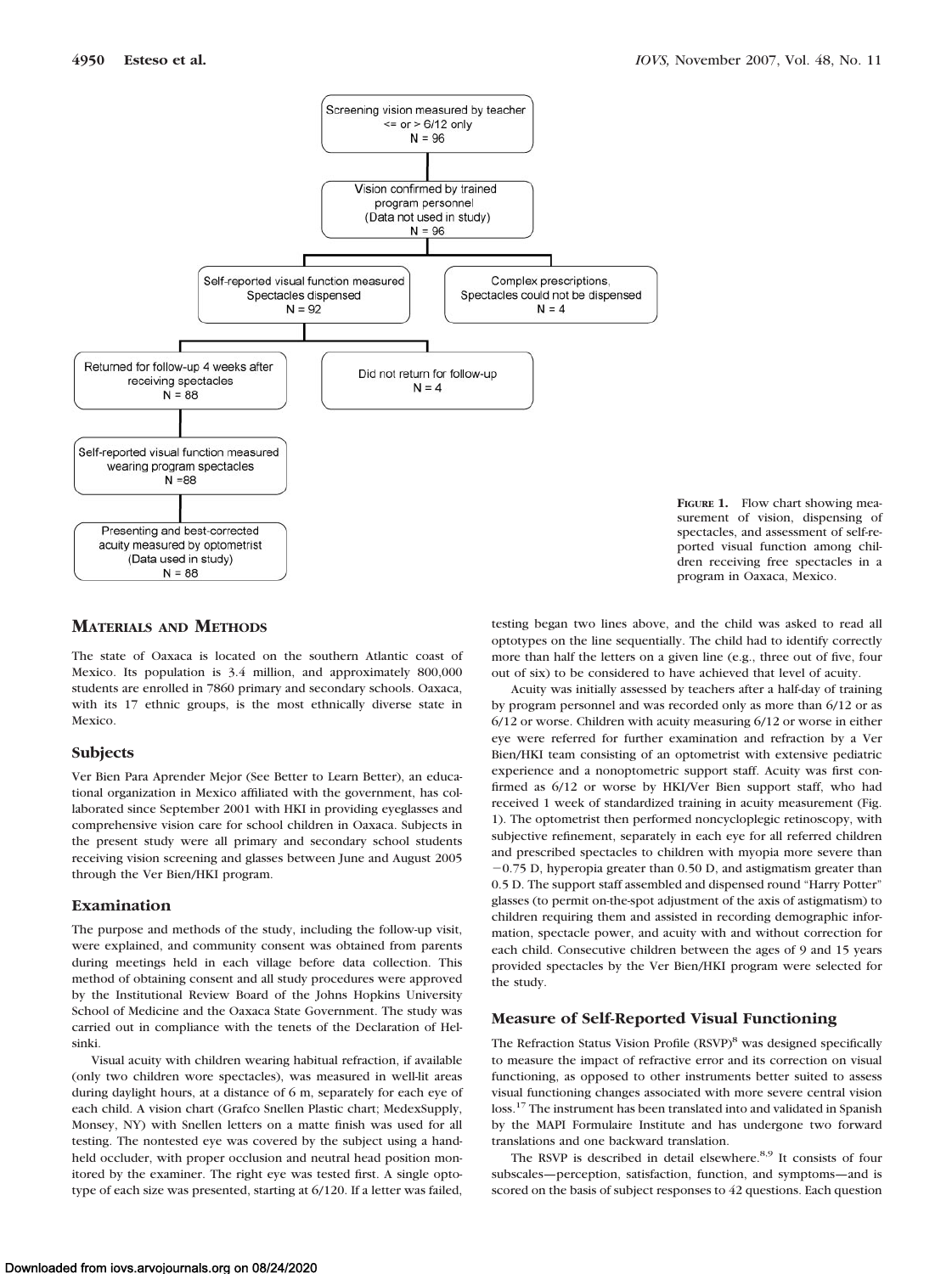has five possible responses, which are scored from 1 to 5, with 5 indicating the most frequent or severe trouble. Thus, higher scores indicate worse visual functioning on each subscale and on the total score. The mean score for each subscale is rescaled from 0 to 100,<sup>8,9</sup> and total score is calculated as the arithmetic mean of the four subscales. The odds of satisfaction have been reported for the RSVP total score as 0.48 for every 10-point increase,<sup>8</sup> indicating that a total score increase of 10 points is half as likely to reflect a satisfied patient.

In the absence of specific instruments to measure visual functioning in children within the range associated with modest refractive error, we modified the RSVP for use in this population. Specifically, we eliminated references to driving (RSVP questions 24 and 38) and contact lens wear (RSVP questions 4 –7, 9, 13, 54, 55). When appropriate (RSVP questions 36 and 37) we replaced the word *driving* with the phrase *riding your bicycle*. Three questions were modified from *discomfort with contacts* to apply to *discomfort with spectacles*. A question regarding problems with spectacles breaking was also added because repair or replacement is often unavailable in the participating communities. Therefore, a total of 10 questions were eliminated; however, only the two questions regarding driving could be expected to have an effect on RSVP validity because any patient not wearing contacts would simply answer "not applicable" to contact lens questions in the original document. Thus, additional validation testing of the RSVP in this context was not performed as part of the present study.

Children were administered the RSVP orally by study personnel before receipt of program spectacles and thus responded on the basis of their presenting acuity, either without correction or with previous spectacles (only two children presented wearing spectacles). Children were unaware of the results of their testing and whether they would be receiving spectacles when they responded to the RSVP. Follow-up visits to reassess self-reported visual functioning on the RSVP were announced in advance and conducted approximately 4 weeks after the initial visit (mean,  $27.3 \pm 4.4$  days; range,  $20-34$  days). Children responded to the RSVP again at follow-up based on their experience with their new spectacles in the period since they were dispensed (Fig. 1).

## **Follow-up Vision Testing**

Visual acuity with the new spectacles and presenting vision (without spectacles or, in two children, wearing their former spectacles) were measured by program optometrists in each eye at 6 m and was recorded over the full range of Snellen values (that is, not simply as more than 6/12 or as 6/12 or worse, as in the first visit; Fig. 1). Presenting acuity was, in all cases, measured first. Staff members who measured visual acuity were unaware of children's responses on the RSVP, and interviewers administering the RSVP were unaware of subjects' visual acuity or refraction.

### **Statistical Analysis**

The change in RSVP total score and the various subscale scores was calculated for the entire group of subjects and then stratified according to presenting visual acuity, as measured by the study optometrist at follow-up (e.g., reflecting habitually worn correction, if present) in the better-seeing eye. Spearman correlation coefficient was calculated for change in acuity and change in RSVP total score after the provision of spectacles. RSVP total score and subscale scores were also stratified by spherical equivalent of the program-provided spectacles in the presenting better-seeing eye, into the following groups: myopia (spherical equivalent  $-1.25$  D or more severe), mild myopia (spherical equivalent between and including  $-0.50$  D and  $-1.00$  D), and all others. Bonferroni correction was used for multiple comparisons involving the total score and the four subscale scores of the RSVP. Thus, for these comparisons involving five possible values, the *P*-value for significance was  $P \le 0.05/5$  (0.01). All analyses of visual acuity results were based on the presenting and best-corrected acuities measured by optometrists at the follow-up examination.

| <b>TABLE 1.</b> Presenting (Uncorrected or with Original Spectacles) and |  |  |
|--------------------------------------------------------------------------|--|--|
| Best-Corrected Visual Acuity in the Better-Seeing Eye                    |  |  |

| Level of Acuity | Children with<br>Presenting<br>Acuity $(n)$ | Children with<br><b>Best-Corrected</b><br>Acuity $(n)$ |  |
|-----------------|---------------------------------------------|--------------------------------------------------------|--|
| 6/6             | 22                                          | 62                                                     |  |
| 6/7.5           | 16                                          | 10                                                     |  |
| 6/9             | 18                                          | 9                                                      |  |
| 6/12            |                                             | 3                                                      |  |
| 6/15            | 9                                           | 3                                                      |  |
| 6/21            | 8                                           |                                                        |  |
| 6/30            |                                             | $\left($                                               |  |
| 6/60            |                                             | $\Omega$                                               |  |
| Total           | 88                                          | 88                                                     |  |

Participants were 88 Mexican schoolchildren in a program to receive free eyeglasses. Presenting acuity and best-corrected acuity were measured 4 weeks after distribution of the spectacles.

The log of the minimum angle of resolution (logMAR) was used for all calculations involving vision. Mean values are given throughout the text as  $\pm 1$  SD.

# **RESULTS**

Ninety-six subjects were enrolled in the study, with complete RSVP, visual acuity, and refractive data before and after the provision of program spectacles available for 88 (92%) of them. Four children required more complex spectacle prescriptions that could not be distributed at baseline, and four children were unavailable at the time of follow-up (Fig. 1). The mean age of participating children with complete data was  $12 \pm 1.9$ years; 49 (55.7%) were girls. Median acuity, uncorrected or with original spectacles, measured at the time of the follow-up visit was 6/9 in the better-seeing eye (logMAR equivalent, 0.18; range, 6/6 – 6/120); 22 (25%) children had visual acuity of 6/6, 34 (39%) had visual acuity of 6/7.5 or 6/9, and 32 (36%) had presenting visual acuity of 6/12 or worse (Table 1).

Spherical equivalent refractive error of  $-1.25$  D or worse in the better-seeing eye at presentation was present in the spectacles dispensed by the program in 31 (35%) children; 53 (60%) received spectacles between and including  $-0.50$  D and  $-1.00$  D in the better-seeing eye, and four (5%) children received other prescriptions. Mean spherical equivalent refraction in the better-seeing eye was  $-1.37 \pm 1.34$  D (range,  $-7.00$ ) to  $+1.25$  D).

Median best-corrected visual acuity in the better-seeing eye was 6/6; 62/88 (70.5%) of children achieved 6/6 best-corrected visual acuity in the better-seeing eye after refraction, and 72/88 (81.8%) had 6/7.5 or better best-corrected visual acuity (Table 1). Subjects with best-corrected vision 6/12 or worse in both eyes  $(n = 7)$  were referred for ophthalmic examination.

After stratification by presenting visual acuity in the betterseeing eye, children with the best (6/6) visual acuity had the best presenting RSVP total scores (26.3  $\pm$  22), children with the worst presenting visual acuity (6/21 or worse) had the worst total scores  $(42.8 \pm 19; P \le 0.0001, t-test, compared$ with children with 6/6), and children with intermediate visual acuity had intermediate scores (Table 2).

The mean total score for all study participants improved (decreased) by 10.3 points (range,  $-61$  to  $+29$ ;  $P = 0.0001$ , paired *t*-test) after correction of refractive error. Significant improvement was also seen on the symptoms  $(14.3 \text{ points}, P \leq$ 0.0001, paired *t*-test), function (11.2 points,  $P = 0.0001$ , paired  $t$ -test), and satisfaction (5.7 points,  $P = 0.02$ , paired  $t$ -test) subscale scores of study participants, though the latter was not significant with the Bonferroni correction.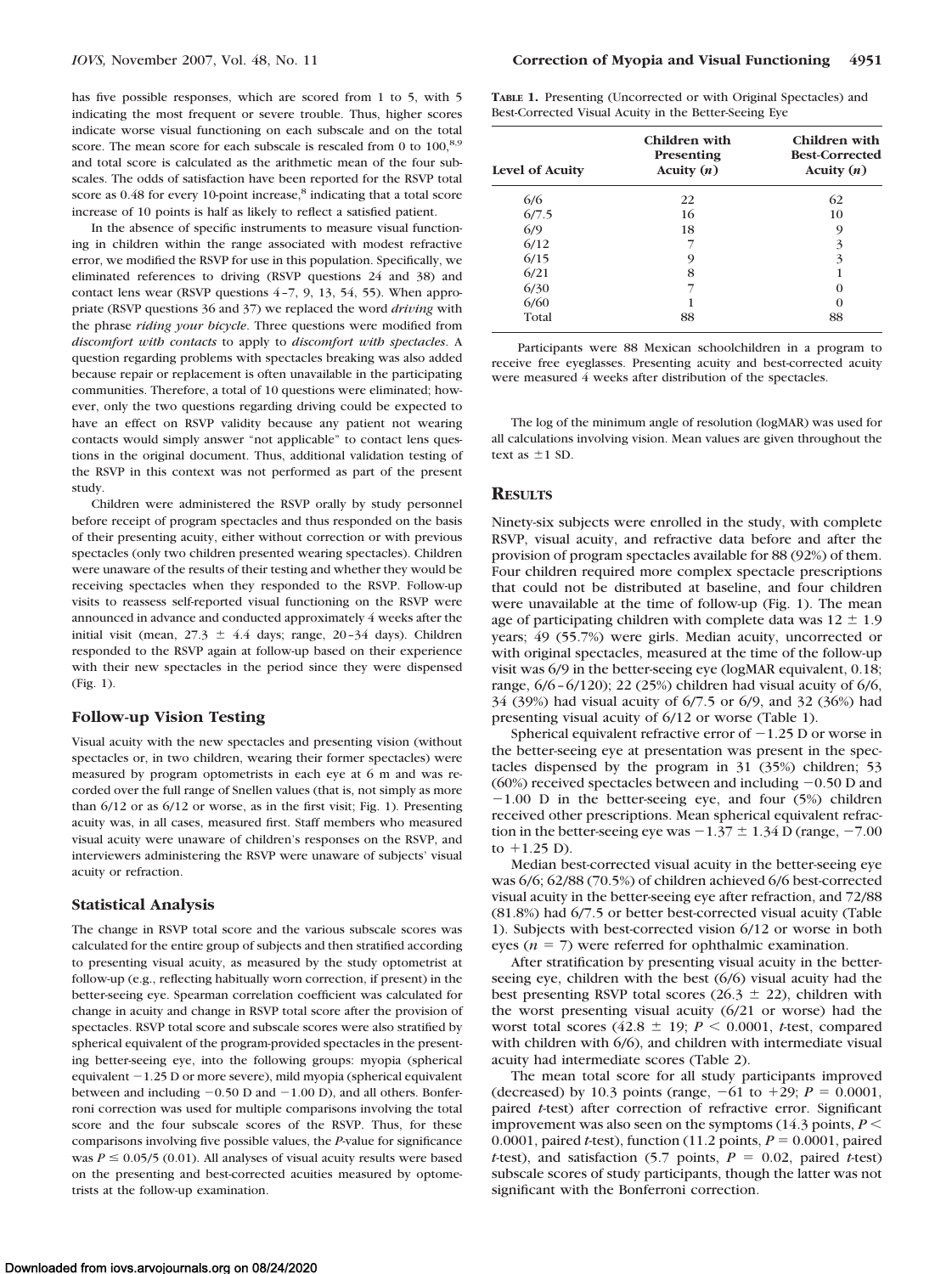| TABLE 2. Score on the RSVP Total Score at Baseline and Follow-up (before and after Spectacles Were Dispensed) |  |
|---------------------------------------------------------------------------------------------------------------|--|
|---------------------------------------------------------------------------------------------------------------|--|

| <b>Presenting Vision</b><br>(Measured 4 wk after)<br><b>Provision of Glasses)</b> | Children<br>(n) | Mean Baseline<br><b>RSVP</b><br>$(\pm SD)$ | Mean Follow-up<br><b>RSVP</b> | <b>Difference</b> | Difference between Baseline<br>and Follow-up<br>$(t-test)$ |
|-----------------------------------------------------------------------------------|-----------------|--------------------------------------------|-------------------------------|-------------------|------------------------------------------------------------|
| 6/6                                                                               | 22              | $26.3 \pm 22$                              | $20.7 \pm 21$                 | $-5.6$            | 0.3                                                        |
| $6/7.5 - 6/9$                                                                     | 34              | $36.0 \pm 22$                              | $27.9 \pm 23$                 | $-8.1$            | 0.003                                                      |
| $6/12 - 6/15$                                                                     | 16              | $39.6 \pm 21$                              | $23.3 \pm 19$                 | $-16.3$           | 0.001                                                      |
| $6/21 - 6/60$                                                                     | 16              | $42.8 \pm 19$                              | $24.1 \pm 22$                 | $-18.7$           | 0.001                                                      |
| Total, mean                                                                       | 88              | $35.5 \pm 22$                              | $25.2 \pm 21$                 | $-10.3$           | 0.001                                                      |

Participants were 88 Mexican schoolchildren in a program to receive free eyeglasses. Presenting acuity and best-corrected acuity were measured 4 weeks after distribution of the spectacles.

Children with presenting visual acuity of 6/6 in the betterseeing eye did not have improved acuity on the total score  $(P = 0.3,$  paired *t*-test) or any of the subscale scores (satisfaction,  $P = 0.97$ ; function,  $P = 0.46$ ; perception,  $P = 0.65$ ; symptoms,  $P = 0.10$ ; paired *t*-test; Table 2; Fig. 2). Children with intermediate presenting visual acuity (6/7.5 and 6/9) improved on total score ( $P = 0.003$ , paired *t*-test), symptoms  $(P = 0.0005,$  paired *t*-test), and function  $(P = 0.02,$  paired *t*-test) subscales (though the latter was not significant with the Bonferroni correction) but not satisfaction ( $P = 0.45$ , paired *t*-test) or perception ( $P = 0.64$ , paired *t*-test) subscales (Table 2; Fig. 2). Children with the worst (6/12 or worse) presenting visual acuity in the better-seeing eye improved significantly in the total score ( $P \le 0.0001$ , paired *t*-test) and all subscales: perception ( $P = 0.005$ , paired *t*-test), satisfaction ( $P = 0.002$ , paired *t*-test), function ( $P = 0.0003$ , paired *t*-test), and symptoms (*P* - 0.0003, paired *t*-test; Table 2; Fig. 2).

Change in RSVP total score showed modest correlation with change in logMAR acuity between baseline and follow-up  $(r =$ 0.6;  $P \le 0.001$ ; Spearman correlation coefficient; Fig. 3).

After stratification by refractive error in the better-seeing eye at presentation, children with myopia  $(-1.25$  D or worse) had a significant  $(-15.9 \text{ point}; P \le 0.0001, \text{ paired } t\text{-test})$  mean improvement in total score. Mean improvement of children with mild myopia (between and including  $-0.5$  D to  $-1.0$  D) was more modest but still significant  $(-8 \text{ points}; P = 0.01,$ paired *t*-test), whereas the four children with other refractive errors had no significant mean improvement in total score  $(P =$ 0.74, paired *t*-test). Neither age nor sex was associated with RSVP score at presentation or follow-up or with change in score.

## **DISCUSSION**

Children receiving spectacles in this program had significant improvements in their RSVP total score and all subscales,



Though subjective report of visual functioning, as described here, is in principle prone to a placebo effect associated with spectacle provision, the strong dose effect with regard to presenting vision and refractive error, and especially the lack of improved vision in children receiving spectacles who had 6/6 presenting vision in the better-seeing eye, provide strong evidence in favor of a real impact on visual functioning associated with spectacle provision.

One quarter of the children participating in the present study received spectacles despite having a presenting acuity of 6/6 in the better-seeing eye at the time of the follow-up examination. Of these 22 children, two either had vision less than 6/6 in the fellow eye or received spectacles in the current program as replacements for existing, damaged glasses.

Several possibilities exist with regard to the remaining 20 children. The presenting (wearing either no correction or the recorded presenting correction) and best-corrected (wearing the program spectacles) acuity reported in the present study are those measured at the time of the follow-up examination. One possibility is that the acuity was measured incorrectly to be 6/12 or worse at the time of the initial examination, when the decision was made to give spectacles. Another is that the acuity measured at the time of the study visit was incorrect. This seems unlikely in view of the fact that children with measured presenting acuity of 6/6 had RSVP scores at baseline



**FIGURE 2.** Mean change in total score and subscale scores on the RSVP between testing administered before receipt of program spectacles and 3 to 5 weeks after receipt of program spectacles, for children with presenting visual acuity (uncorrected or with original spectacles) in the better-seeing eye of  $6/6$  ( $n = 22$ ),  $6/7.55$  or  $6/9$  ( $n = 34$ ), and  $6/12$  or worse  $(n = 32)$ . Positive change indicates improvement, and negative change indicates worsening in RSVP scores. Improvement in visual functioning on the RSVP was greater for children with worse presenting acuity. Children with 6/6 presenting vision did not show an improvement with spectacles in any of the RSVP subscales or on the RSVP total score.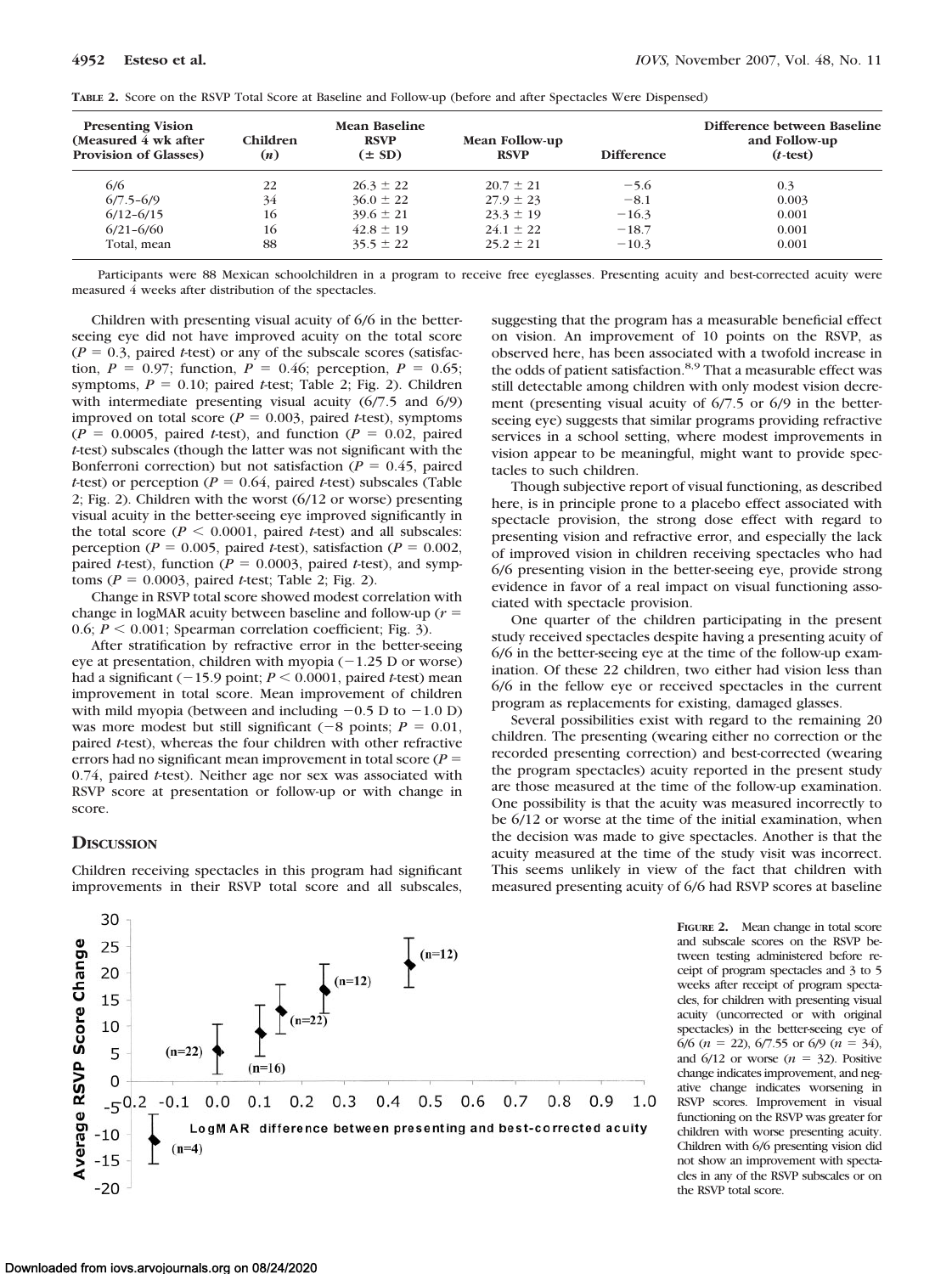

**FIGURE 3.** Improvement in logMAR (presenting and best-corrected acuity both measured at follow-up) versus change in total score on the RSVP over 4 weeks after the provision of spectacles (Spearman correlation coefficient  $[p] = 0.6; P \le 0.001$ .

similar to those of other children when wearing program spectacles and the fact that the children with presenting VA of 6/6 failed to report improvement in visual functioning. A third possibility is that the vision of some children actually improved between the time of the first examination and follow-up. Improved best-corrected vision with refraction in children amblyopia has been reported, even with relatively short-term follow-up such as this.<sup>18,19</sup> For example, a recent report by the Pediatric Eye Disease Investigator Group (PEDIG) noted that refractive correction alone could improve visual acuity by two or more lines in 77% and by three or more lines in 60% of children tested, leading to the resolution of moderate amblyopia (20/40 to 20/100). It is important, however, to recognize that the PEDIG paper refers to improvement in corrected acuity; it is uncertain which improvement could occur in uncorrected acuity, as would have been the case here. Finally, to lend perspective to the figure of 23% of children in this cohort who might have received glasses unnecessarily, Robaei et al.<sup>20</sup> report that 38.3% of Australian children wearing spectacles had no significant refractive error in either eye.

Few studies have assessed the impact of refractive correction with spectacles on visual functioning. A recent randomized trial among 131 community-dwelling persons aged 65 years and older $21$  found that persons randomly assigned to receive spectacle prescriptions had significantly greater improvement in the NEI-VFQ than did control subjects. All participants had presenting vision of 20/32 or worse. The study design, which provided spectacles only to subjects in the treatment group, did not completely exclude the possibility of a placebo effect.

The RSVP has been used primarily in the setting of refractive surgery, $12$  though a trial of contact lenses has also been evaluated.<sup>14</sup> In a refractive surgery trial of 176 patients completing the RSVP before and after surgery, 100% of patients reported using some correction before surgery, and 87% had myopia of 3 D or greater. Among these subjects, 87% had preoperative best-corrected visual acuity of 20/20 or better, and 58.3% achieved presenting postoperative vision of 20/20 or better in the better eye. In this clinical setting, postsurgical RSVP total score improved by an average of  $10.8$  points,<sup>12</sup> an amount comparable to that observed in the present study.

The principal finding of this study was that children had significantly improved self-reported visual functioning even at modest levels of presenting visual decrement, given our recently reported finding of low (13%) spectacle compliance in the same population.<sup>6</sup> Further research will be needed to target the important question of why children fail to wear spectacles even when they report improved vision when glasses are used. (It was not possible to examine compliance in the setting of the present study because children were told in advance of the follow-up examination. We have found that such examinations are only helpful in assessing true patterns of compliance if they are unannounced.) It is encouraging that the results of the current paper suggest that strategies to improve spectacle compliance can build on children's own self-reported perception of the benefit of spectacles.

The results of this study must be understood within the context of its limitations. The sample size examined was relatively modest, and the possibility cannot be excluded that a small number of children might have exerted undue influence on the observed findings. It may be that these results cannot be generalized to other populations, either those with a higher prevalence of refractive error, as in East Asia, or a lower prevalence, as in Africa. A number of children in the current study who did not appear to need glasses nevertheless received them, raising the possibility of measurement error with regard to visual acuity or refraction. However, in view of the strong observed correlations between presenting vision and improved self-reported visual functioning, it would appear that the magnitude of such errors was unlikely to have been large. It has been reported that the reproducibility of subjective refraction is in the range of 0.5 D for myopia, hyperopia, and astigmatism, $22,23$  with a 95% confidence interval stated as 0.6  $D.24$ 

The current report is the first we are aware of to document a significant impact on self-reported visual functioning from spectacle correction of modest amounts of refractive error in a program setting in the developing world. It is hoped that further work in this area, examining other outcomes of interest such as educational attainment, may help to better elucidate the benefit of school-based refractive error programs.

#### *References*

- 1. Robaei D, Huynh SC, Kifley A, Mitchell P. Correctable and noncorrectable visual impairment in a population-based sample of 12-year-old Australian children. *Am J Ophthalmol*. 2006;142:112– 118.
- 2. Maul E, Barosso S, Munoz SR, Sperduto RD, Ellwein LB. Refractive error study in children: results from La Florida, Chile. *Am J Ophthalmol*. 2000;129:445– 454.
- 3. Zhao J, Pan X, Sui R, Munoz SR, Sperduto RD, Ellwein LB. Refractive error study in children: results from Shunyi District, China. *Am J Ophthalmol*. 2000;129:427– 435.
- 4. He M, Zeng J, Liu Y, Xu J, Pokharel GP, Ellwein LB. Refractive error and visual impairment in urban children in southern China. *Invest Ophthalmol Vis Sci*. 2004;45:793–799.